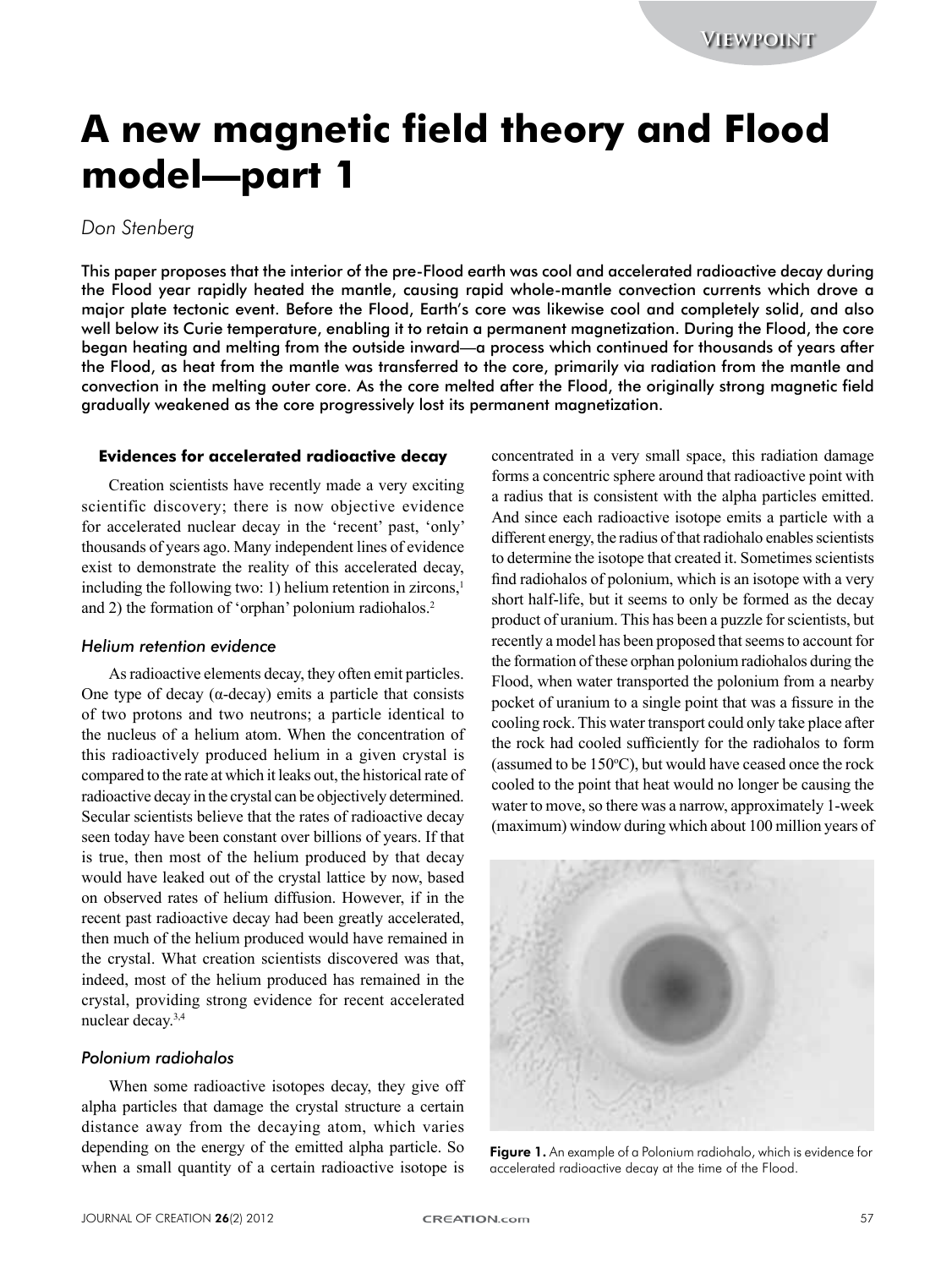uranium'decay'would'have'had' to take place in order for these polonium' radiohalos' (figure' 1) to form.<sup>5</sup> Interestingly, this provides a way to estimate the 'rate' of decay acceleration during the Flood, roughly 15 million 'years' of decay per day. At this rate, all of the radioactive decay that we see throughout the solar system  $(\sim4.6 \text{ billion}$  'years' equivalent) could have taken place during the Flood year.<sup>6</sup>

## **Some implications for accelerated radioactive decay**

One of the major implications of this finding is that during the accelerated nuclear decay event, huge quantities of energy would have been released; more than enough to

### Present Earth

## Pre-Flood Earth



Figure 2. Comparison of present Earth with proposed pre-Flood Earth

completely obliterate the *crust* of the earth at that time, given the current distribution of radioactive isotopes. This has been one of the major objections to accelerated radioactive decay in some quarters, since it is difficult to conceive of how so much energy could have been dissipated. After examining many potential solutions to this problem, one stood out as perhaps the only possible way to account for this heat, given known laws of physics; the heat is still inside the earth. If these radioactive materials existed in the earth's *mantle* prior to the Flood, then such a massive release of energy from the accelerated decay provides a mechanism that could have begun and driven a catastrophic plate tectonic event (similar) to the system described and modelled very powerfully by John Baumgardner<sup>7</sup>) and the Flood, as uneven heating of the earth's mantle would have caused powerful convection currents to form therein. These powerful mantle convection currents would have rapidly moved the continents. Due to their lower density, the hottest mantle materials (the most radioactive) would have risen to just below the solid crust, where they would have erupted in massive lava flows and caused a catastrophic plate tectonic event to occur. During this rapid mantle convection, many of the earth's incompatible elements (including the major elements that produce heat via decay) would have been extracted from the mantle due to well-known chemical fractionation processes, but at rates much higher than previously proposed.<sup>8</sup> This heating and separation of the mantle could have begun weeks, months or even years before affecting Earth's surface to the point of causing the Flood. But the end result would

be that the earth would be much hotter and the radioactive materials that were previously located deep in the mantle would now be concentrated in Earth's crust, which is what we find today.

If this is correct, then the temperature of the interior of the earth before the Flood was much lower than it is now; perhaps not much greater than room temperature throughout. The major implication for this theory is that even the outer iron core, which is currently molten, would have also been solid prior to accelerated nuclear decay and the Flood, and well below the Curie temperature. As it continued melting inward for hundreds or thousands of years after the Flood, the phase change of all this iron from solid to liquid would have continued to absorb enormous quantities of energy (figure 2).

In order to calculate the total amount of energy released by accelerated radioactive decay, it is necessary to know how much of each radioactive isotope was present initially. Fortunately, this can be approximated by taking the current amounts and current decay rates and extrapolating them back about 4.5 billion years at their current decay rates.<sup>9</sup> But to know the current amounts of radioactive isotopes, it is necessary to know what their concentration is in the earth, and then multiply it by the mass (volume times density). However, the present concentration of radioactive isotopes is not uniform throughout the earth—radioactive isotopes have been concentrated in the continental crust and are depleted (but still significant) in the mantle.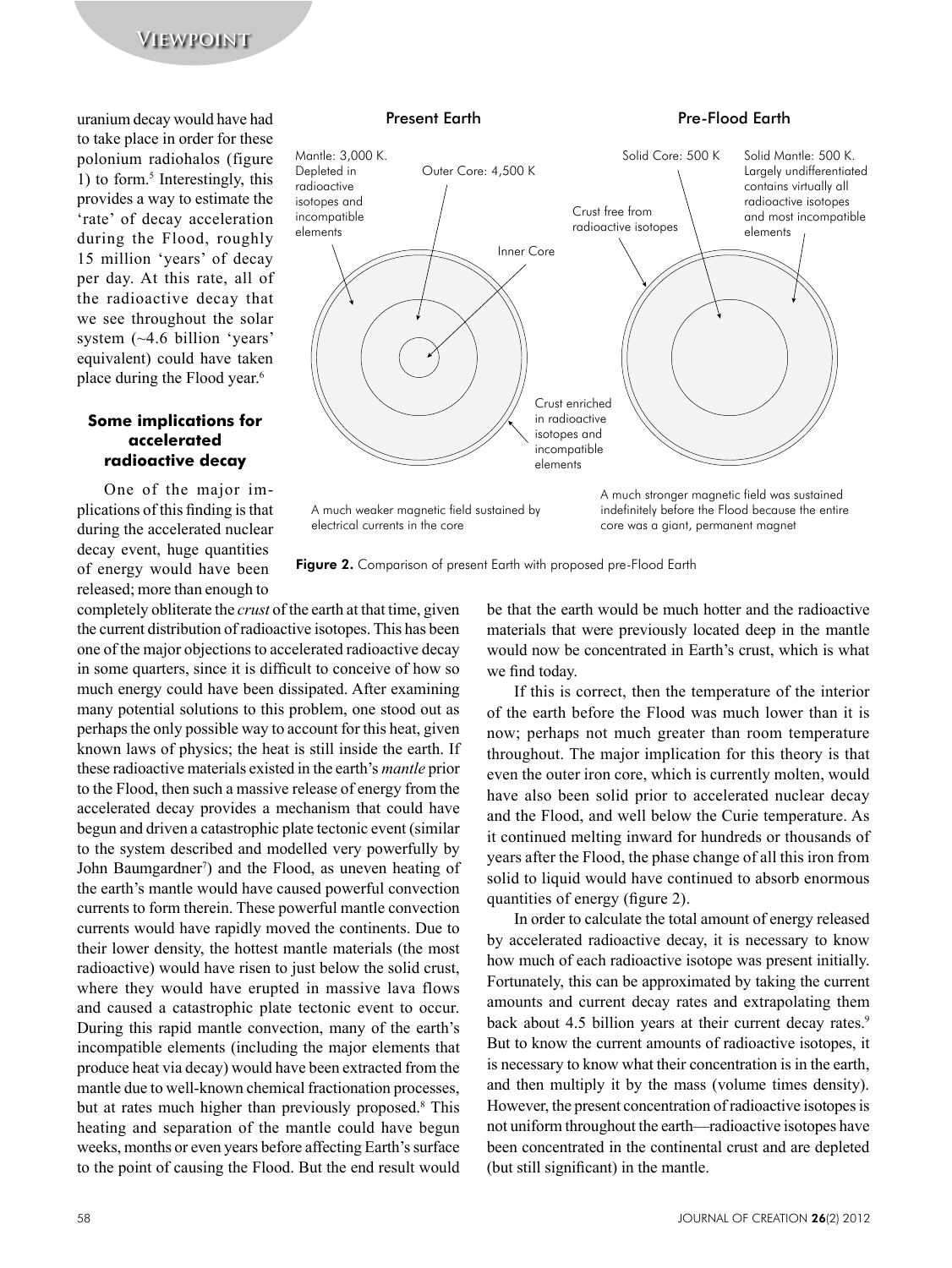## *Major radioactive isotopes currently in continental crust*

- Earth's surface area:  $5.1 \times 10^8$  km<sup>2</sup>
- Percent continental area:  $30\%$
- Depth of continental crust: 35 km
- Density of continental crust: 2,700 kg/m<sup>3</sup> (or  $2.7 \times 10^{12}$ ) kg/km<sup>3</sup>)
- Mass of continental crust:  $(5.1 \times 10^8 \text{ km}^2) \times (0.30) \times (35)$ km) × (2.7 × 10 $^{\rm 12}$  kg/km<sup>3</sup>) = <u>1.5 × 10 $^{\rm 22}$  kg</u>
- Concentration of U in continental crust:  $3.0 \times 10^{-6}$  kg/kg
- Concentration of Th in continental crust:  $9.6 \times 10^{-6}$  kg/kg
- Concentration of <sup>40</sup>K in continental crust:  $3.0 \times 10^{-6}$  kg/kg
- Mass of continental U:  $(3.0 \times 10^{-6} \text{ kg/kg}) \times (1.5 \times 10^{22} \text{ m})$  $kg$ ) = 4.5  $\times$  10<sup>16</sup> kg U
- Mass of continental Th:  $(9.6 \times 10^{-6} \text{ kg/kg}) \times (1.5 \times 10^{22} \text{ m})$  $kg$ ) = 1.4  $\times$  10<sup>17</sup> kg Th
- Mass of continental  $^{40}K$ :  $(3.0 \times 10^{-6} \text{ kg/kg}) \times (1.5 \times 10^{22} \text{ m})$  $kg$ ) = 4.5  $\times$  10<sup>16</sup> kg<sup>40</sup>K

## *Major radioactive isotopes currently in mantle*

- Earth's volume:  $1.083 \times 10^{12}$  km<sup>3</sup>
- Percent mantle: 84%
- Mantle volume:  $9.1 \times 10^{11}$  km<sup>3</sup>
- Mantle density:  $4,500 \text{ kg/m}^3$  (or  $4.5 \times 10^{12} \text{ kg/km}^3$ )
- Mantle Mass:  $(9.1 \times 10^{11} \text{ km}^3) \times (4.5 \times 10^{12} \text{ kg/km}^3)$  =  $4.1 \times 10^{24}$  kg
- Concentration of U in mantle:  $3.1 \times 10^{-8}$  kg U/kg
- Concentration of Th in mantle:  $1.24 \times 10^{-7}$  kg Th/kg
- Concentration of <sup>40</sup>K in mantle:  $3.7 \times 10^{-8}$  kg <sup>40</sup>K/kg
- Mass of mantle U:  $(3.1 \times 10^{8} \text{ kg/kg}) \times (4.1 \times 10^{24} \text{ kg})$  $= 1.3 \times 10^{17}$  kg U
- Mass of mantle Th:  $(1.24 \times 10^7 \text{ kg/kg}) \times (4.1 \times 10^{24} \text{ kg})$  $= 5.1 \times 10^{17}$  kg Th
- Mass of mantle <sup>40</sup>K:  $(3.7 \times 10^{-8} \text{ kg/kg}) \times (4.1 \times 10^{24} \text{ kg})$  $= 1.5 \times 10^{17}$  kg <sup>40</sup>K
- Total current Earth mass of U:  $(4.5 \times 10^{16} \text{ kg U}) + (1.3)$  $\times$  10<sup>17</sup> kg U) = 1.8  $\times$  10<sup>17</sup> kg U
- Total current mass of <sup>235</sup>U:  $(0.0072) \times (1.8 \times 10^{17} \text{ kg U})$  $= 1.3 \times 10^{15}$  kg <sup>235</sup>U
- Total current mass of <sup>238</sup>U:  $(0.9927) \times (1.8 \times 10^{17} \text{ kg U})$  $= 1.8 \times 10^{17}$  kg <sup>238</sup>U
- Total current Earth mass of Th:  $(1.4 \times 10^{17} \text{ kg Th}) + (5.1$  $\times$  10<sup>17</sup> kg Th) = 6.5  $\times$  10<sup>17</sup> kg Th
- Total current Earth mass of  $^{40}K$ :  $(4.5 \times 10^{16} kg K) + (1.5$  $\times$  10<sup>17</sup> kg K) = 2.0  $\times$  10<sup>17</sup> kg <sup>40</sup>K
- Half-life of <sup>235</sup>U:  $7.038 \times 10^8$  yrs
- Half-life of <sup>238</sup>U:  $4.468 \times 10^9$  yrs
- Half-life of Th:  $1.405 \times 10^{10}$  yrs
- Half-life of  $^{40}K$ : 1.248  $\times$  10<sup>9</sup> yrs

• Total Original  $^{235}U$ :

$$
\frac{\left(1.3 \times 10^{15} \, kg^{235} U\right)}{\left(1 - \frac{1}{2} \frac{\left(7.038 \times 10^8 \, yrs\right)}{\left(4.5 \times 10^9 \, yrs\right)}\right)} = 1.3 \times 10^{16} \, kg^{235} U
$$

• Total Original  $^{238}U$ :

$$
\frac{\left(1.8 \times 10^{17} \, kg^{238} U\right)}{\left(1 - \frac{1}{2 \cdot \frac{\left(4.468 \times 10^9 \, yrs\right)}{\left(4.5 \times 10^9 \, yrs\right)}}\right)} = 3.6 \times 10^{17} \, kg^{238} U
$$

• Total Original Th:

$$
\frac{\left(6.5 \times 10^{17} \, kgTh\right)}{\left(1 - \frac{1}{2 \cdot \frac{\left(1.405 \times 10^{10} \, yrs\right)}{\left(4.5 \times 10^9 \, yrs\right)}}\right)} = 7.3 \times 10^{17} \, kgTh
$$

• Total Original  $^{40}K$ :

$$
\frac{\left(2.0 \times 10^{17} \, kg^{40} K\right)}{\left(1 - \frac{1}{2 \cdot \frac{\left(1.248 \times 10^9 \, yrs\right)}{\left(4.5 \times 10^9 \, yrs\right)}}\right)} = 1.1 \times 10^{18} \, kg^{40} K
$$

- Energy produced by <sup>235</sup>U decay series:  $1.90 \times 10^{13}$  J/kg<sup>235</sup>U
- Energy produced by <sup>238</sup>U decay series:  $2.11 \times 10^{13}$  J/kg<sup>238</sup>U
- Energy produced by Th decay series:  $1.77 \times 10^{13}$  J/kg Th
- Energy produced by  $^{40}$ K decay (average):  $3.21 \times 10^{12}$  J/kg  $^{40}$ K
- Total energy from <sup>235</sup>U during accelerated decay:  $(1.3 \times$  $10^{16}$  kg  $^{235}$ U – 1.3  $\times$   $10^{15}$  kg  $^{235}$ U)  $\times$  1.90  $\times$   $10^{13}$  J/kg  $^{235}$ U  $= 2.2 \times 10^{29}$  J
- Total energy from <sup>238</sup>U during accelerated decay:  $(3.6 \times$  $10^{17}$  kg<sup>238</sup>U –  $1.8 \times 10^{17}$  kg<sup>238</sup>U)  $\times$  2.11  $\times$  10<sup>13</sup> J/kg<sup>238</sup>U  $=$  3.8  $\times$  10<sup>30</sup> J
- Total energy from Th during accelerated decay:  $(7.3 \times 10^{17} \text{kg})$  $T - 6.5 \times 10^{17}$  kg Th)  $\times 1.77 \times 10^{13}$  J/kg Th =  $1.4 \times 10^{30}$  J
- Total energy from  $^{40}K$  during accelerated decay: (1.1  $\times$  $10^{18}$  kg  $^{40}$ K  $- 2.0 \times 10^{17}$  kg  $^{40}$ K)  $\times$  3.21  $\times$  10<sup>12</sup> J/kg  $^{40}$ K =  $2.9 \times 10^{30}$  J
- Total energy from major heat-producing radioactive isotopes during accelerated decay:  $2.2 \times 10^{29}$  J +  $3.8 \times 10^{30}$  $J + 1.4 \times 10^{30}$   $J + 2.9 \times 10^{30}$   $J = 8.3 \times 10^{30}$  J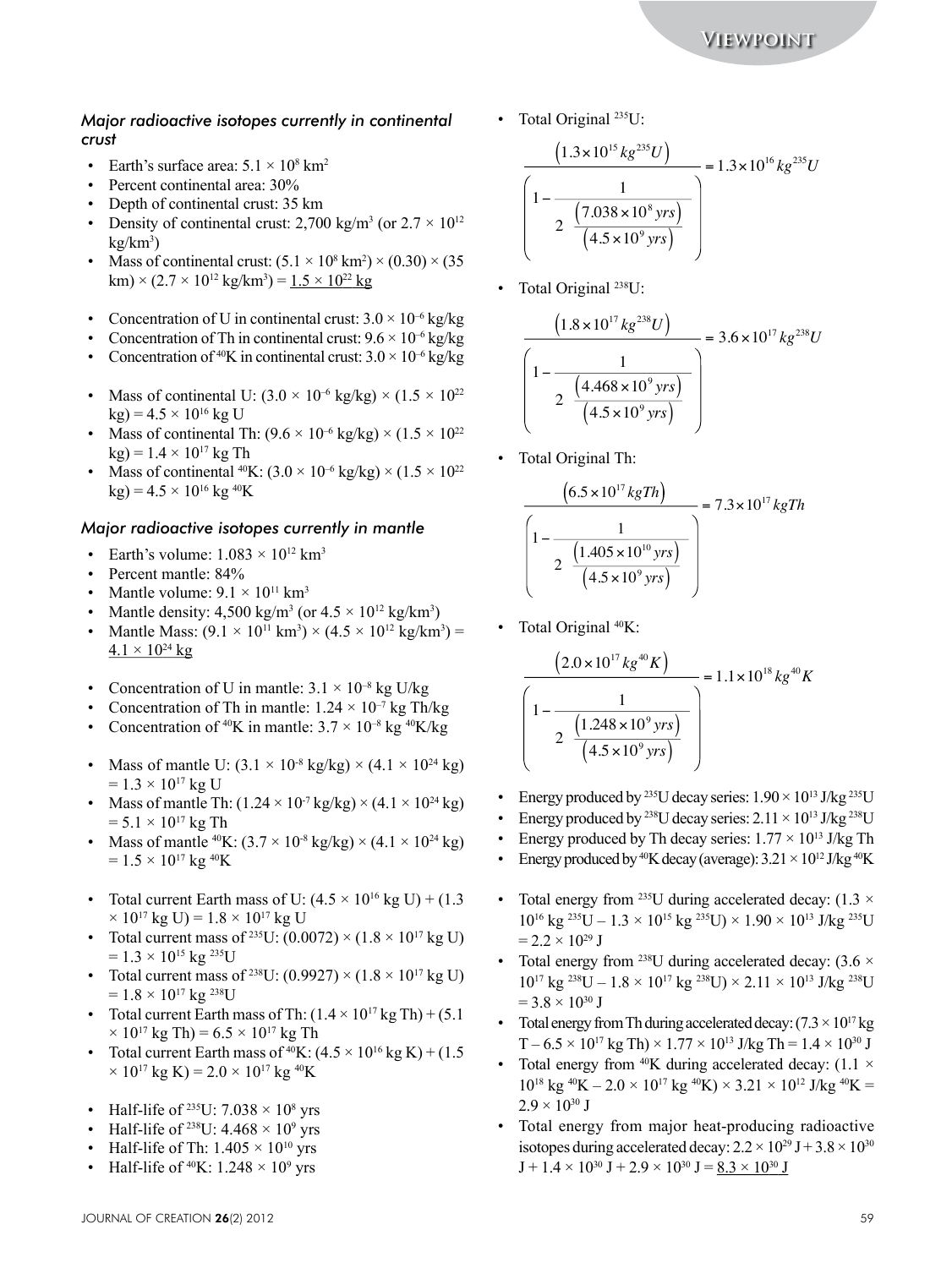Specifically, it seems as though about 8.3  $\times$  10<sup>30</sup> J of energy were released during accelerated decay by the four major heat-producing isotopes;  $^{238}$ U,  $^{235}$ U,  $^{232}$ Th and  $^{40}$ K. Some additional heat may have been supplied by isotopes that are now fully decayed. It is difficult to be more precise than this because scientists can only make educated guesses about current concentrations of the various radioactive isotopes in the earth (and thus indirectly what initial concentrations) would have been).

Some additional heat may have been released as potential energy was given up as the mantle separated based on density:

- Earth's mass:  $5.97 \times 10^{24}$  kg  $\bullet$
- Possible net mass exchange<sup>10</sup>: 4%
- Average distance of falling heavier materials<sup>11</sup>:  $1.5 \times 10^6$  m
- Average force due to gravity<sup>12</sup>: 8.65 m/s<sup>2</sup>
- Heat potentially released due to partial mantle separation:  $5.97 \times 10^{24}$  kg  $\times .04 \times 1.5 \times 10^6$  m  $\times 8.65$  m/s<sup>2</sup> = 3.1  $\times$  $10^{30}$  J
- Total of heat released during Flood:  $8.3 \times 10^{30}$  J + 3.1  $\times$  $10^{30}$  J = 1.1 × 10<sup>31</sup> J

So another about  $3.1 \times 10^{30}$  J could have been released as the mantle separated based on density (or perhaps a bit more or less, depending on what the assumed initial condition of the mantle was). However, it appears as though about 1.1  $\times$  10<sup>31</sup> J total of energy was converted into heat during the Flood. Interestingly, the total amount of heat energy required to raise the temperature of the earth from 500 K to its current temperature is also about  $1.1 \times 10^{31}$  J, as shown below:

## Heat required for Earth to heat up from 500 K to current temperature:

## Mantle

- Mass of mantle:  $4.2 \times 10^{24}$  kg
- Initial temperature: 500 K  $\bullet$
- Current average temperature: 3,000 K
- Average specific heat of mantle:  $7.0 \times 10^2$  J/kg/K
- Energy to heat mantle:  $(3,000 \text{ K} 500 \text{ K}) \times 4.2 \times 10^{24}$  $kg \times 7.0 \times 10^2$  J/kg/K = 7.4  $\times$  10<sup>30</sup> J

## **Outer Core**

- Mass of outer core:  $1.7 \times 10^{24}$  kg
- Initial temperature: 500 K
- Current average temperature: 4,500 K
- Specific heat:  $4.4 \times 10^2$  J/kg/K
- Heat of fusion:  $2.7 \times 10^5$  J/kg
- Energy to heat and melt outer core:  $((4,500 \text{ K} 500 \text{ K}))$  $\times$  1.7  $\times$  10<sup>24</sup> kg  $\times$  4.4  $\times$  10<sup>2</sup> J/kg/K) + (1.7  $\times$  10<sup>24</sup> kg  $\times$  $2.7 \times 10^5$  J/kg) =  $3.5 \times 10^{30}$  J

Total heat needed to raise Earth's temperature to present values<sup>13</sup>:  $7.4 \times 10^{30}$  J + 3.5  $\times$  10<sup>30</sup> J = 1.1  $\times$  10<sup>31</sup> J

In other words, this model can solve the heat problem associated with accelerated radioactive decay, if the radioactive isotopes began in Earth's mantle instead of being concentrated in the crust as they currently are, and if Earth's initial internal temperature was much lower than it is now.

## **Magnetic field model**

In addition, this paper proposes that Earth's magnetic field was originally generated by the core, which was a giant permanent magnet that began a lengthy melting process during the Flood and continued for thousands of years. As the core progressively heated past the Curie temperature, the permanent magnetization was slowly lost. However, electric currents were induced in the core during the Flood as newly melted metallic core materials moved through the remaining magnetic field. These currents continue to produce our much weaker present magnetic field. During the Flood, these electric currents were responsible for the rapid field reversals recorded in Flood granites such as those on the ocean floor<sup>14</sup>

## Scientific observations/tests of the model

If this theory is correct, then there should be evidence of phenomena such as a decaying magnetic field on Earth, a cooler pre-Flood Earth, and of large-scale volcanism near the end of the Flood to supply the radioactive elements to Earth's surface. Is this what we find?

## Enormous post-Flood volcanoes-injecting additional radioactive material

The Flood itself would have released radioactive elements into the environment. In addition, there is compelling evidence that at or near the end of the Flood, there were a series of enormous volcanoes that erupted worldwide.<sup>15</sup> The clear trend of these supervolcanoes is that over time they lose intensity and produce less ash (although still far more than any volcano observed in the last several millennia). This is readily explainable, because as the accelerated radioactive decay tapered off or stopped, the residual heat in the mantle would dissipate over a long period of time, primarily by transferring its heat to the melting core, contributing to a decline in volcano intensity. It is entirely logical to conclude that this trend continued for several hundred years after the Flood, and would in turn provide an explanation of how the atmosphere cooled quickly to create a post-Flood ice age,<sup>16</sup> as the ash reflected sunlight back into space and provided many cloud condensation nuclei, which served to lower the atmosphere's capacity to retain greenhouse-effect-inducing water vapour. This continuing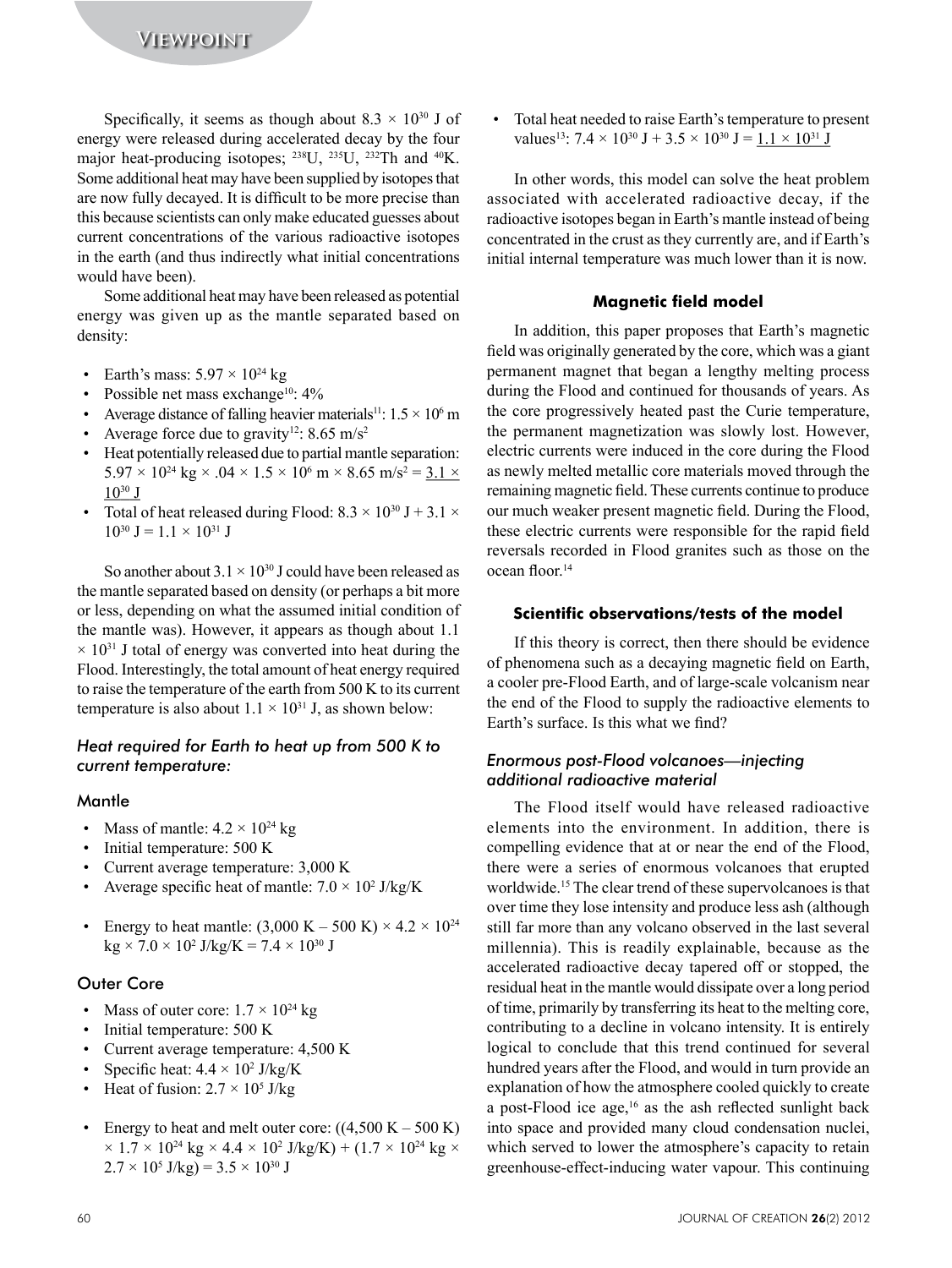**Viewpoint**

large-scale volcanism would have continued injecting radioactive materials such as  $40K$  into the environment.

## *Additional Phenomena*

If the earth's mantle melted and separated based on chemical composition) and) temperature) (and thus content of radioactive) elements heating them up) during the Flood, then there should be some evidence of this. One possible line of evidence is the existence of 'hot spots' under crustal plates, such as the one that appears to have formed the Hawaiian Islands (figure 3). These 'hot spots' might have floated to the surface of the mantle during the Flood as a result of their higher temperatures (and thus) lower densities). As accelerated radioactive) decay) continued)



Figure 3. Hawaiian Island Chain radioisotope apparent ages (after ref. 20).

driving the rapid creation of these islands, the first islands would have looked millions of years older than the last islands, which is what we find.<sup>17</sup> Likewise, the hotspots found in the 'ring of fire' around the edge of the Pacific Ocean could have risen to the mantle surface and then been 'pushed' into the plate boundary area as the sea floor spread and then subducted, leaving the hot pockets of magma just below the continental plates.

Since this model postulates that accelerated radioactive decay was the cause of rapid plate tectonics during the Flood, it also predicts that the ocean floor was quickly laid down during that process of accelerated radioactive decay. Thus, ocean floor near the continents should have older apparent radioisotope dates than ocean floor near the mid-ocean ridges. This is consistent with what scientists have found.<sup>18</sup> Samples of the ocean floor show that nearest the continents it has undergone more radioactive decay than the younger areas of sea floor near the mid-ocean ridges, with a smooth progression from older to younger apparent dates moving from the continents to the ridges. This finding is fully consistent with this model.

Furthermore, if the rate of accelerated decay was about 15) million) apparent) years) per) actual) day) (as) suggested) above), and that rate was consistent throughout the Flood (which it may not have been—it may have tapered off toward the end) then we come to the fairly astonishing conclusion that it may only have taken  $10-15$  days to form the current ocean basins at the end of the Flood! The ridges may be thicker than the rest of the ocean floor because the

rate of plate movement slowed slightly faster than the rate at which mantle materials were upwelling through the mid ocean ridges as the Flood came to an end. This would also be consistent with the formation of the Hawaiian Islands  $(f)$  (figure 3), which exhibit a noticeable trend of 'older' islands being smaller and 'younger' islands being larger, again due to tectonic plate motion slowing down more quickly than the upwelling in the mantle of the hot spot which gave rise to the islands. Note, too, that if the Hawaiian Island chain formed during the Flood, then it logically follows that to generate the rapid lava flows which formed them, it would have required a huge amount of heat, which most likely was supplied by accelerated radioactive decay.<sup>19</sup>

#### **Conclusion**

This paper proposes a new model of a cool pre-Flood interior for the earth, the mantle of which melted completely prior to, and during, the Flood due to the accelerated nuclear decay of radioactive materials then present therein and the solid, permanently magnetized core of which has been melting ever since. A second paper will further develop and test this model by considering various phenomena on Earth and in the solar system.

### **Acknowledgments**

I would like to thank all the reviewers for their valuable contribution and patience.